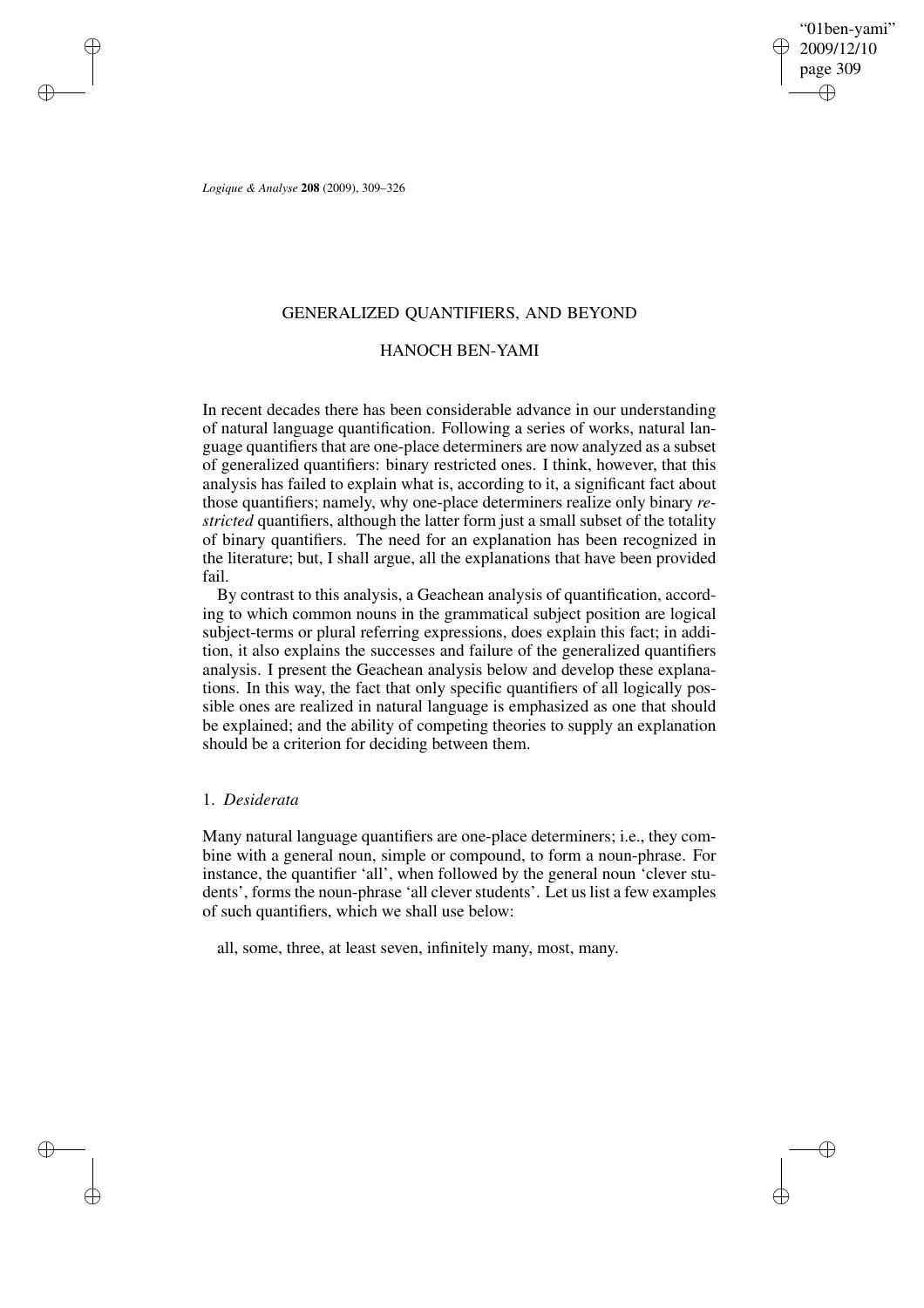"01ben-yami" 2009/12/10 page 310 ✐ ✐

✐

✐

### 310 HANOCH BEN-YAMI

All these quantifiers function in grammatically similar ways in English, a fact constituting a *prima facie* good reason for thinking that roughly the same semantic principles govern their meaning.

Moreover, the grammatical resemblance between these quantifiers is preserved in translation between historically and grammatically remote languages; to the best of my knowledge, this might be a universal of natural languages. Accidental coincidence is therefore highly unlikely, and we have another good reason for assuming that the grammatical uniformity reflects a semantic one.

Lastly, all these quantifiers can be used, in all languages, to answer the questions 'How many  $S$ 's?' or 'How many of the  $S$ 's?'. It may thus seem obvious that they are all used to specify the quantity of something mentioned in the course of discourse. Indeed, first appearances might mislead; but we need a good reason for thinking so.

We therefore have good reasons for maintaining that these quantifiers are governed by the same semantic principles.

Comparative quantifiers, e.g. 'more' and 'twice as many', form a different class. Syntactically, they can function as *two-place* determiners but not as one-place ones: they can combine with *two* general nouns to form a noun-phrase; as, for instance, 'more boys than girls' in 'More boys than girls came to the party'. And this syntactic property is preserved across languages. Again, they cannot be used straightforwardly in reply to a 'How many?' or 'How many of...?' question. All these features should make us presume that the semantic principles governing their use are different from those governing the use of quantifiers that are one-place determiners. All the same, since comparative quantifiers are determiners across languages, and, moreover, they are clearly about quantities (hence their name) it seems the semantic principles governing their use should be related in some intelligible way to the latter principles.

We have thus specified a group of quantifiers — those that are one-place determiners in natural language — which should be given a uniform semantic analysis, an analysis that should also distinguish them from other natural language quantifiers and one-place determiners. We shall now turn to examine how their analysis as generalized quantifiers succeeds in this task.

### 2. *Natural language quantifiers as binary monadic generalized quantifiers*

In Frege's *Begriffsschrift*, quantifiers are second order functions that operate on a single first order sentential function. Since they take a *single* function as their argument, his quantifiers are *unary* quantifiers. Frege used only the universal quantifier in his calculus, but many other unary quantifiers can be introduced into it. While ' $\forall x \varphi x$ ' is defined as true iff *every* individual in

✐

✐

✐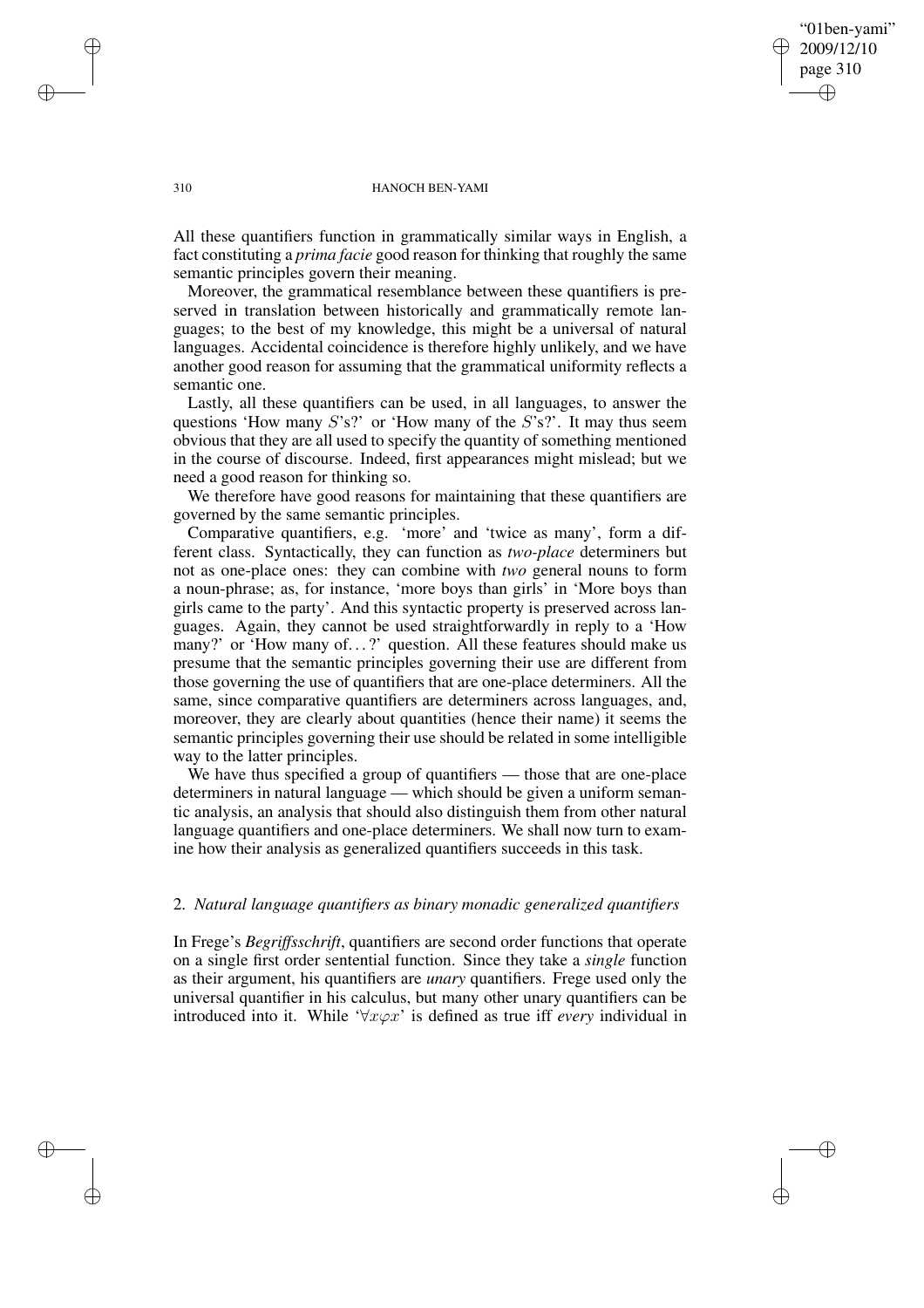✐

✐

✐

the domain is in ' $\varphi$ 's denotation, ' $\exists x \varphi x$ ' can be defined as true iff *some* individuals in the domain are in ' $\varphi$ 's denotation, ' $\exists_3 x \varphi x$ ' iff three are, and  $\exists_{\infty} x \varphi x$ ' iff infinitely many.

Turning to the relation of the *Begriffsschrift*'s quantifiers to natural language ones, Frege supplied reasonable translations of sentences containing 'every' and 'some' into his calculus (1879, §12). Equally reasonable translations can be supplied to those containing 'three', 'at least seven', 'infinitely many', and many others. Only *reasonable*, since while his ' $\forall x (Sx \rightarrow Px)$ ' and ' $\exists x(Sx\&Px)$ ' are, respectively, true and false when nothing in the domain is  $S$ , it is doubtful whether 'Every  $S$  is  $P$ ' and 'Some  $S$  are  $P$ ' then are (do plural subject-terms in natural language presuppose reference to denotata?). But we will not elaborate this point here. Also significant is the fact that while the sentences 'Every S is  $\overline{P}$ ' and 'Some S is  $\overline{P}$ ', for instance, have the same grammar, they are translated into the calculus by sentences with different structures: the translation of the former uses an implication, of the latter a conjunction. Natural language seems to supply no justification for this divergence in translation.

More influential in fostering the conviction that some kind of revision is necessary was the fact that the natural language quantifier 'most' cannot be introduced as a unary quantifier into Frege's calculus (a fact first noted by Rescher (1962)), as well as 'many' and most other *proportionality* quantifiers. $<sup>1</sup>$ </sup>

The reason for the *Begriffsschrift*'s failure in translating proportionality quantifiers by means of unary quantifiers can be clarified as follows. Using  $'q'$  to stand for any unary quantifier, the structure of a quantified sentence is ' $qx\varphi x'$ . If our domain is D, we circumscribe by means of this sentence two areas in the domain,  $\varphi$  and  $D-\varphi$  (see Figure 1).

We can therefore say by means of ' $qx\varphi x$ ' anything about the quantity of  $\varphi$ , of  $D-\varphi$ , or of their relative quantities. However, when we use a proportionality quantifier, say 'most' as in 'Most  $S$  are  $P$ ', we say something about the relative quantities of the S that are P and the S that are not P (i.e., that there are more of the former). To say that, the *two* areas  $S\&P$  and  $S\&\neg P$ should be circumscribed in the domain (see Figure 2).

This, however, cannot be done with unary quantification, which circumscribes only a *single* area.

We have explained in the previous section why there are good reasons for thinking that 'most' and 'many' are governed by the same semantic principles that govern 'all', 'some', 'three' and 'infinitely many'. Therefore, since 'most' and 'many' are *not* unary quantifiers, we have good reasons for thinking that neither are 'all', 'some', 'three' and 'infinitely many'. We therefore

"01ben-yami" 2009/12/10 page 311

✐

✐

✐

<sup>1</sup> For a proof see (Kolaitis and Väänänen 1995).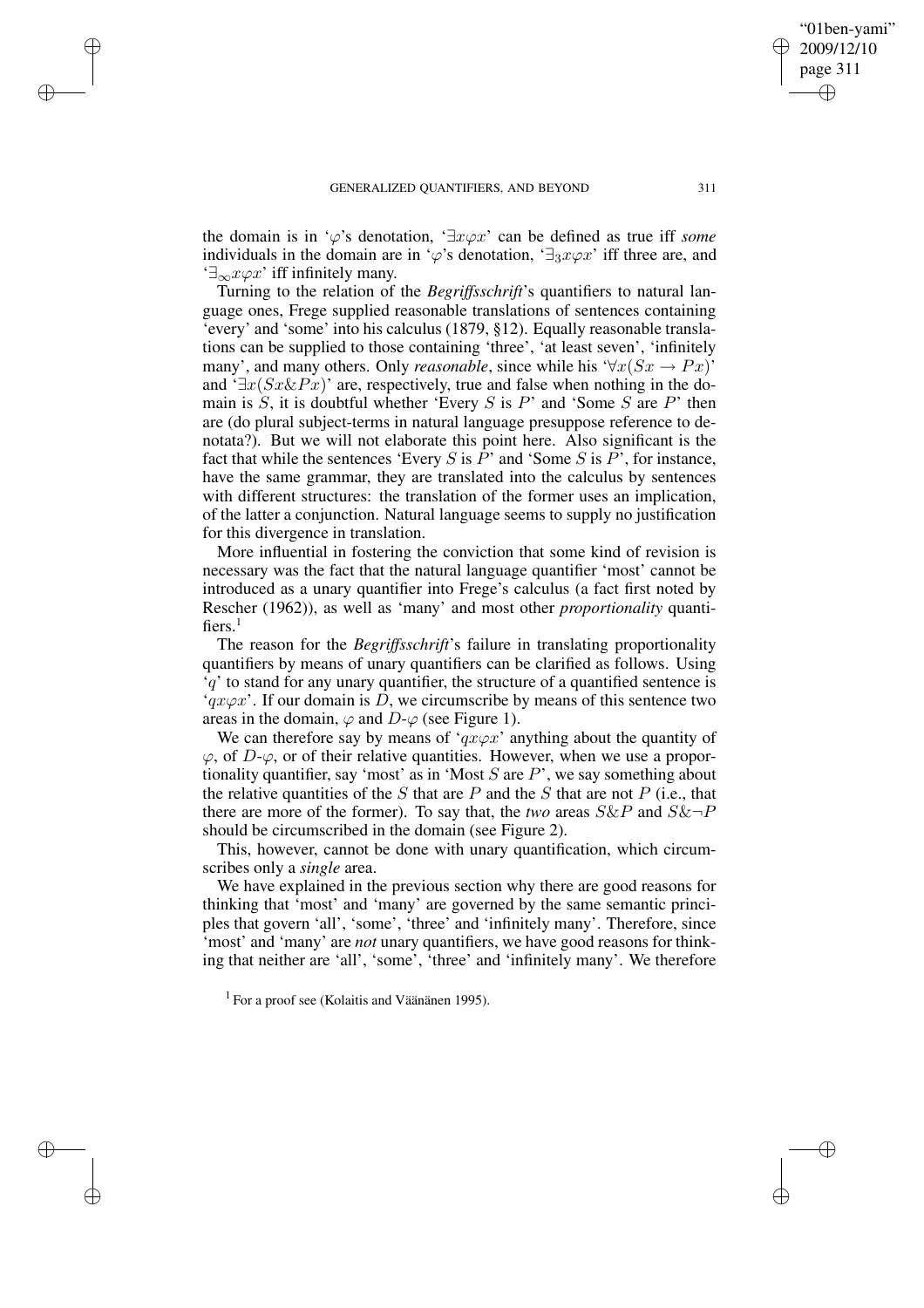

 $\bigoplus$ 

 $\bigoplus$ 

## 312 HANOCH BEN-YAMI









have good reasons for maintaining that Frege's original treatment of quantifiers in his *Begriffsschrift* does not capture the semantics of natural language quantifiers.

 $\bigoplus$ 

 $\oplus$ 

 $\bigoplus$ 

 $\bigoplus$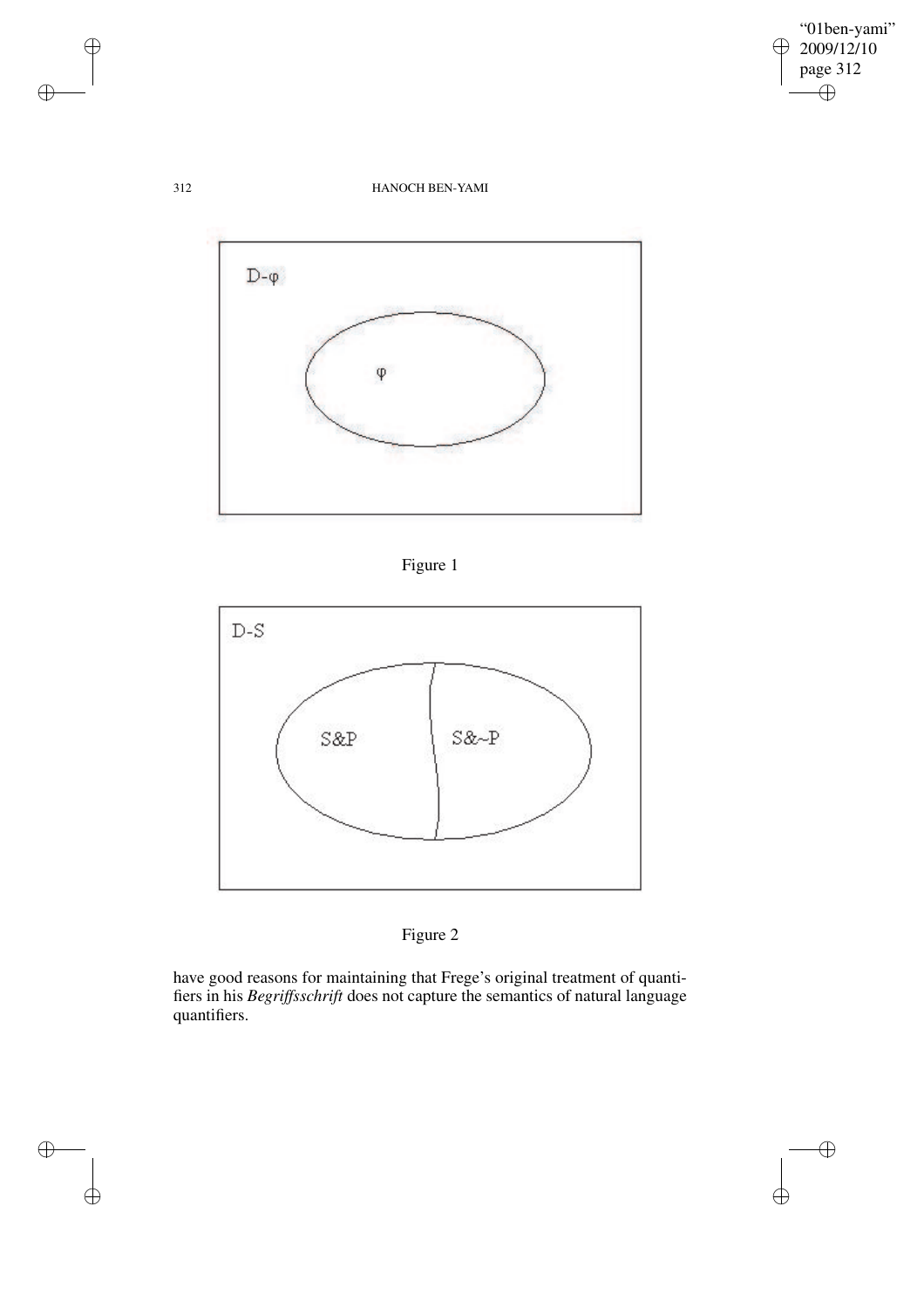✐

✐

✐

That was one reason why both philosophers and linguists welcomed the development, by Mostowski (1957) and Lindström (1966), of generalized quantifiers. Although we shall restrict our attention below to unary and binary monadic generalized quantifiers, we shall first present the general idea.<sup>2</sup>

The Fregean unary quantifier ∃, for instance, can be thought of as a function operating on a subset of a domain — ' $\varphi$ 's denotation in ' $\exists x \varphi x$ ' — and assigning to this subset the truth-value True iff it is not empty. Similarly,  $\exists_{\infty}$ can be thought of as operating on a subset of the domain —  $\varphi$ 's denotation in ' $\exists_{\infty} x \varphi x$ ' — assigning to it the truth-value True iff it contains infinitely many members. And so on.

But now, there is no justification for taking quantifiers as functions operating only on a *single* subset. They can equally well operate on two, three or on as many subsets as one wishes. Moreover, they may operate not just on *subsets* of the domain, but also on *relations* on the domain (thought of extensionally). The latter quantifiers, however, will not interest us here; only generalized quantifiers that operate on a domain's subsets are relevant to our discussion. These are called *monadic* generalized quantifiers. Since we shall discuss below only monadic quantifiers, we shall generally omit the adjective 'monadic' and call them simply 'generalized quantifiers'.

Fregean quantifiers are type  $\langle 1 \rangle$ , i.e., they operate on a single subset; they are therefore called *unary* generalized quantifiers. Quantifiers that operate on an ordered pair of subsets are type <1, 1> and are called *binary* (monadic) generalized quantifiers. Most binary generalized quantifiers cannot be defined by means of unary ones. The expressive power of a language with binary generalized quantifiers is therefore greater than that of the same language with unary ones alone. Consequently, it is possible that binary generalized quantifiers can translate some natural language quantifiers that cannot be translated by unary ones.

Let us, for instance, define the binary generalized quantifier-symbol 'most' as follows: 'most  $x(\varphi x, \psi x)$ ' is true iff most individuals in the domain that are in ' $\varphi$ 's denotation are also in ' $\psi$ 's denotation. It can easily be verified that this formula translates natural language's 'Most  $S$  are  $P$ '. Other proportionality quantifiers can also be translated into this enriched language.

Natural language quantifiers that were earlier translated by unary generalized quantifiers can also be translated by binary ones. For instance, define 'some  $x(\varphi x, \psi x)$ ' as true iff some individuals in the domain that are in ' $\varphi$ 's denotation are also in ' $\psi$ 's denotation, and then translate 'Some S are P' by it. The analogous translations of all other quantifiers are straightforward.

"01ben-yami" 2009/12/10 page 313

✐

✐

✐

 $2$  Detailed presentations, which also discuss additional issues irrelevant to our purposes, can be found in (Westerståhl 1989) and (Keenan 2002). The most detailed and updated account is (Peters and Westerståhl 2006).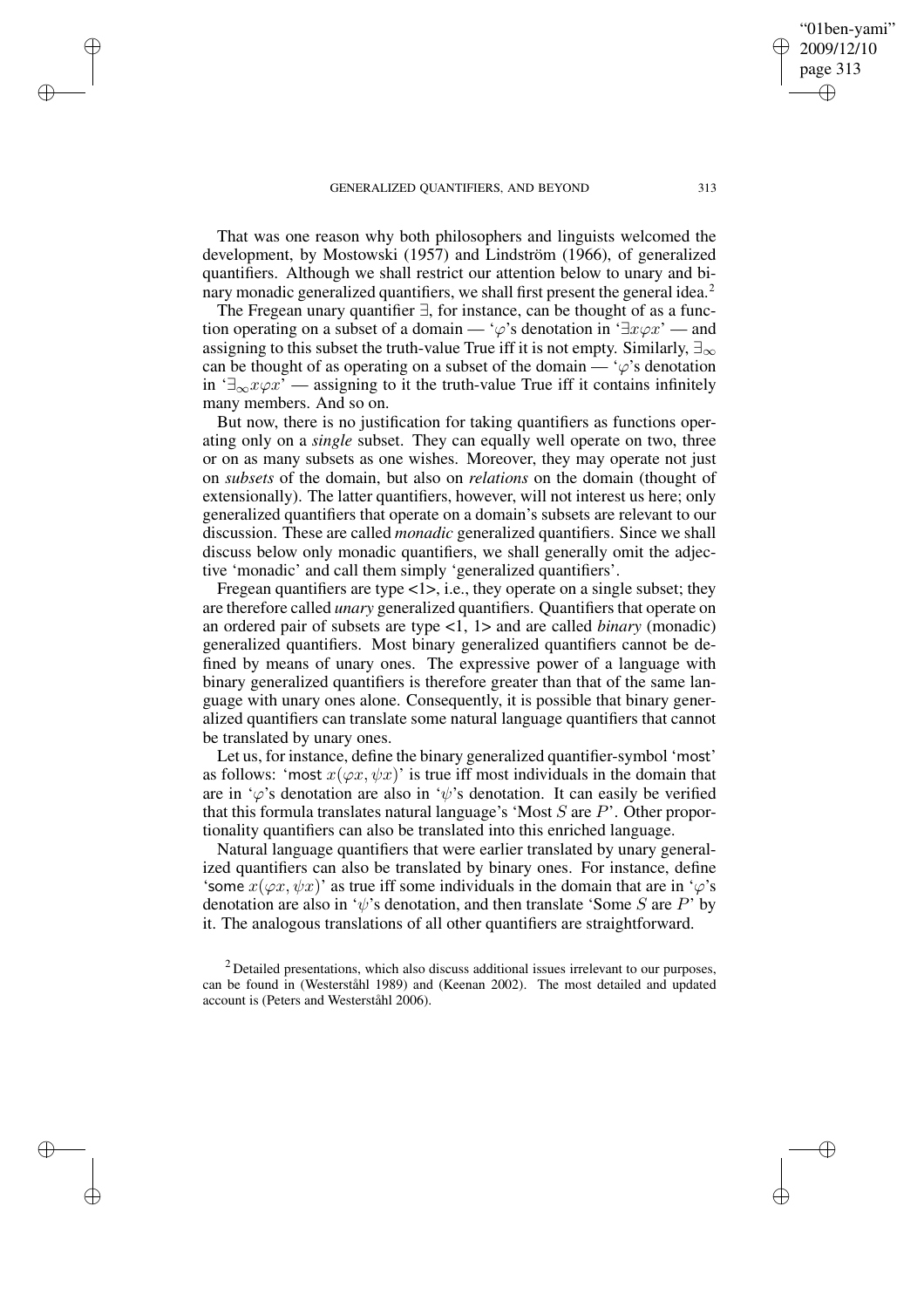"01ben-yami" 2009/12/10 page 314 ✐ ✐

✐

✐

#### 314 HANOCH BEN-YAMI

Moreover, translating natural language quantifiers by means of binary generalized quantifiers does not require any divergence in translation structure of sentences with the same natural language syntax. While the copulative structure of 'Every  $S$  is  $P$ ' was translated by an implication and that of 'Some  $S$ are  $P'$  by a conjunction when we used unary quantifiers, all sentences of the form 'q S are P' are translated by sentences of the form 'q  $x(Sx, Px)$ '. As was argued above, this is also an advantage of the latter translation over the former.

For these reasons the analysis as binary generalized quantifiers of natural language quantifiers that are one-place determiners is a significant improvement over their former analysis as unary generalized quantifiers.

## 3. *The problem of non-restricted quantifiers*

Generalized quantifiers are a very powerful logical device. Extensionally, there are  $2^{4x4} = 65536$  different binary generalized quantifiers on a domain with just two members.<sup>3</sup> Some of these, however, are not what we would ordinarily consider quantifiers: quantifiers are about *quantities*, so the *identity* of individuals in a predicate's domain should not matter for the truth-value of a sentence in which something is said about their quantity.

Formalizing this constraint and putting it on binary generalized quantifiers<sup>4</sup> considerably reduces their number. On a domain with two members there are only  $2^{3x^3} = 512$  differing binary generalized quantifiers that comply with it. Nevertheless, many of these generalized quantifiers still have no parallel among natural language quantifiers that are one-place determiners. Consider, for instance, the following binary generalized quantifier:

'more  $x(\varphi x, \psi x)$ ' is true iff more individuals are in ' $\varphi$ 's denotation than in 'ψ's denotation.

'more' can be used to translate natural language sentences using the *two*place determiner 'more'. For instance, the two sentences

There are more students than professors. More boys than girls came to the party.

<sup>3</sup> See the references in footnote 2 for the calculation.

✐

✐

✐

<sup>&</sup>lt;sup>4</sup> 'ISOM'; see the works mentioned in footnote 2.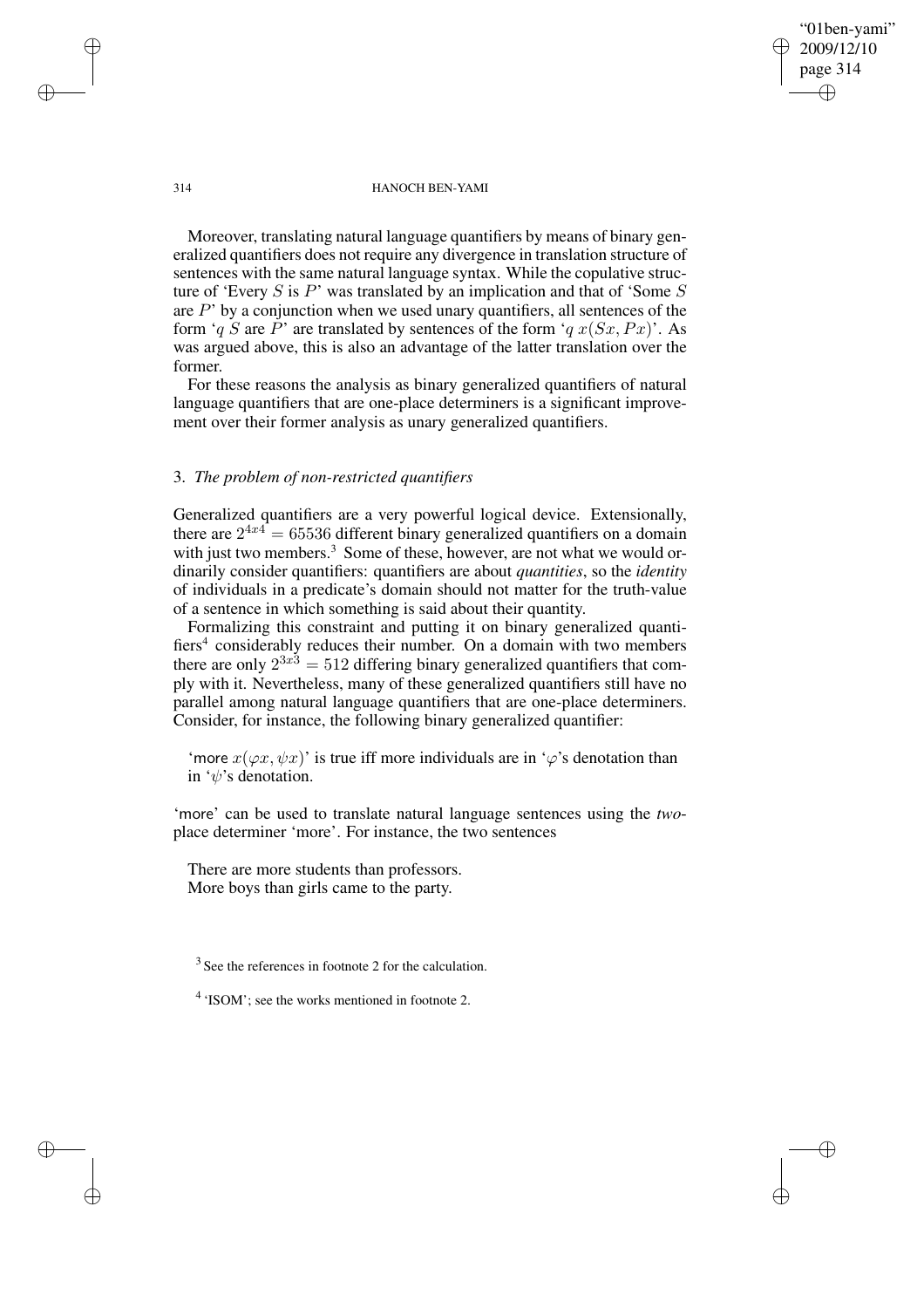#### GENERALIZED QUANTIFIERS, AND BEYOND 315

Can be translated, respectively, by

✐

✐

✐

✐

more  $x$ (Student x, Professor x) more  $x(\text{Boy } x \& \text{Came-to-the-party } x, \text{Girl } x \& \text{Came-to-the-party } x)$ 

Next, let us define the binary generalized quantifier blik as follows:

'blik  $x(\varphi x, \psi x)$ ' is true iff there are three individuals in the domain that are *neither* in ' $\varphi$ 's denotation nor in ' $\psi$ 's.

blik is an unexceptional binary generalized quantifier, but it is doubtful whether there is *any* natural language determiner or construction that it can be used to translate.

So the situation according to the contemporary view on natural language quantifiers is as follows. Natural language quantifiers that are one-place determiners are binary generalized quantifiers. However, there are binary generalized quantifiers that are not realized by one-place determiners in natural language (we have mentioned more and blik). The questions then arise, *which* binary generalized quantifiers are realized by one-place determiners, and *why* these and not others?

Contemporary semantic theory supplies us with an answer to the *Which?* question. One-place natural language determiners realize only binary generalized quantifiers that meet the following two independent conditions, *conservativity* (CONS) and *extension* (EXT). A binary generalized quantifier q satisfies CONS iff the truth-conditions of 'q  $x(\varphi x, \psi x)$ ' do not depend on the number of individuals that are in ' $\psi$ 's denotation but not in ' $\varphi$ 's. A binary generalized quantifier q satisfies EXT iff the truth-conditions of 'q  $x(\varphi x, \psi x)$ ' do not depend on the number of individuals in the domain that are neither in ' $\varphi$ 's denotation nor in ' $\psi$ 's. As can easily be checked, more does not satisfy CONS while blik does not satisfy EXT. The combined effect of CONS and EXT is called *Domain Restriction*, and the binary generalized quantifiers satisfying these two conditions are called *restricted*. It is consequently claimed that natural language quantifiers that are one-place determiners are *restricted* binary generalized quantifiers.

We are therefore left with the second question, i.e., *why* do one-place determiners in natural language realize, of all binary generalized quantifiers, only restricted ones? I shall claim that contemporary semantic theory has failed to answer this question.

The fact that non-conservative binary generalized quantifiers are not realized in this way is *contingent* according to contemporary semantics, and the grounds for maintaining it are *empirical*. Glanzberg, for instance, writes:

"01ben-yami" 2009/12/10 page 315

✐

✐

✐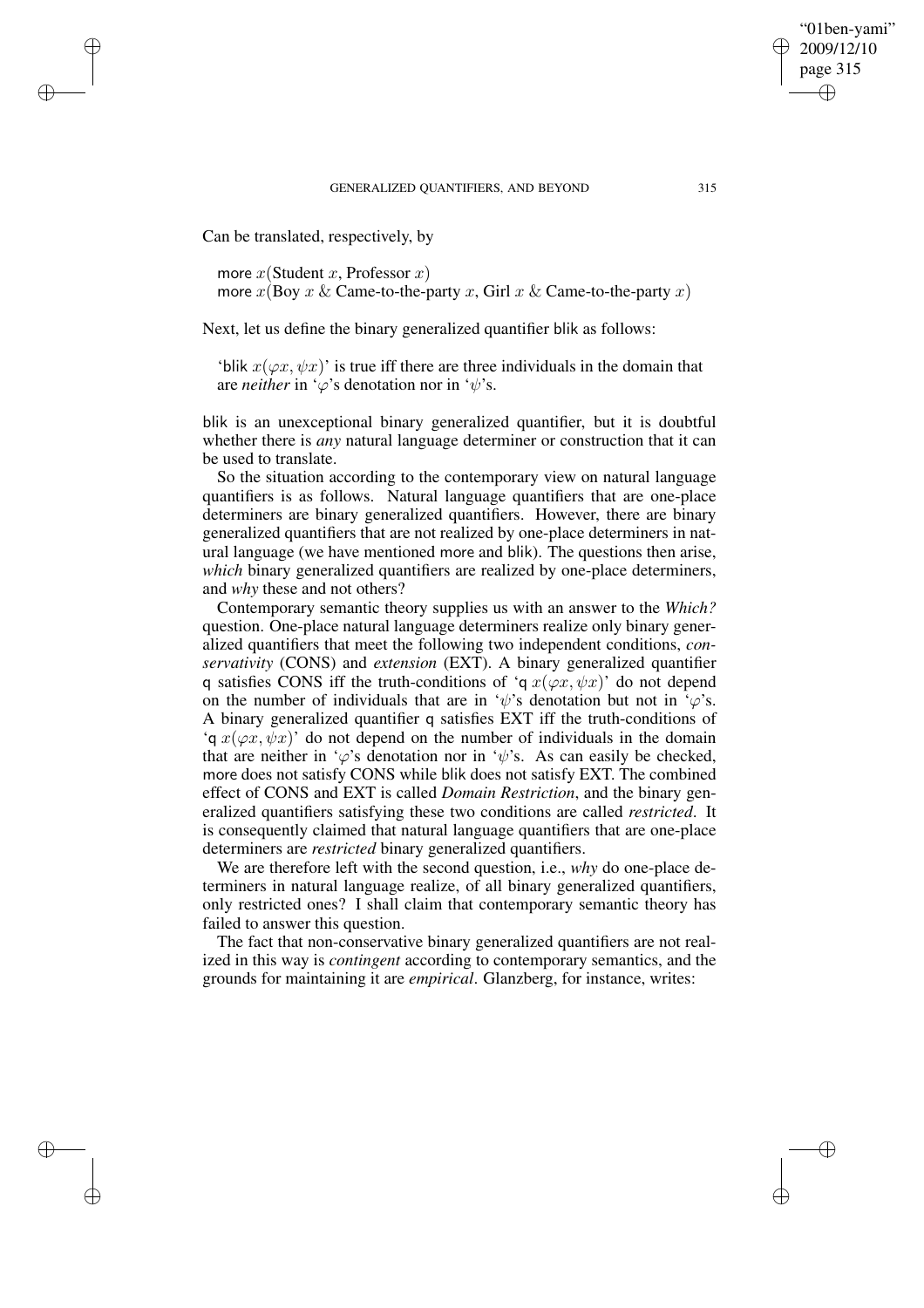#### 316 HANOCH BEN-YAMI

"01ben-yami" 2009/12/10 page 316

✐

✐

✐

✐

It appears that all natural-language quantification is restricted quantification. This is not a conceptual or a logical matter [. . .] there are perfectly intelligible non-conservative quantifiers. Rather, it appears to be an empirical fact about human languages that though logically speaking they could have non-conservative determiner denotations, they do not. We thus have a proposed *linguistic universal*: a nontrivial empirical restriction on possible natural languages. (2006:  $801$ <sup>5</sup>

From the point of view of the binary quantification construal, '[a] priori, nothing would seem to prevent some quantirelation in some language from denoting a quantifier' that is not restricted (Peters and Westerståhl 2006: 138). Empirical observation, and not theoretical considerations, brought philosophers and linguists to the conclusion that all natural language quantifiers that are one-place determiners are restricted. It *could* be otherwise, but it isn't.

So why isn't it otherwise? Keenan and Stavi tried to account for this fact by supplying a 'psycholinguistic interpretation' of it:

The language learner does not have to seek the meaning of a novel [determiner] among all the logically possible ways in which [common noun phrase] denotations might be associated with [noun phrase] denotations. He only has to choose from among those ways which satisfy conservativity. Thus the conservativity constraint partially accounts for how children learn languages (including their meaning systems!) readily, with limited exposure, etc., since it limits the class of meaning systems they must choose from in deciding which system is the one the language they are learning has. (1986, §2.7)

But I think this explanation fails. First, since non-conservative binary quantifiers cannot be reduced to conservative binary quantifiers, omitting nonconservative binary quantifiers from natural language would reduce its expressive power: we would not be able to say things that otherwise could be said, and probably should occasionally be said. And although making language simpler for children to acquire is important, it does not seem to justify such a reduction. It seems unlikely that our linguistic capabilities would evolve to be limited in this way.

Moreover, if making language easy to learn were the reason for this reduction in expressive power, why not make language even simpler by reducing

5 See also (Keenan 2002: 636), (Westerståhl 2001: 456), (Forbes 2004: 14), (Peters and Westerståhl 2006: 138–9).

✐

✐

✐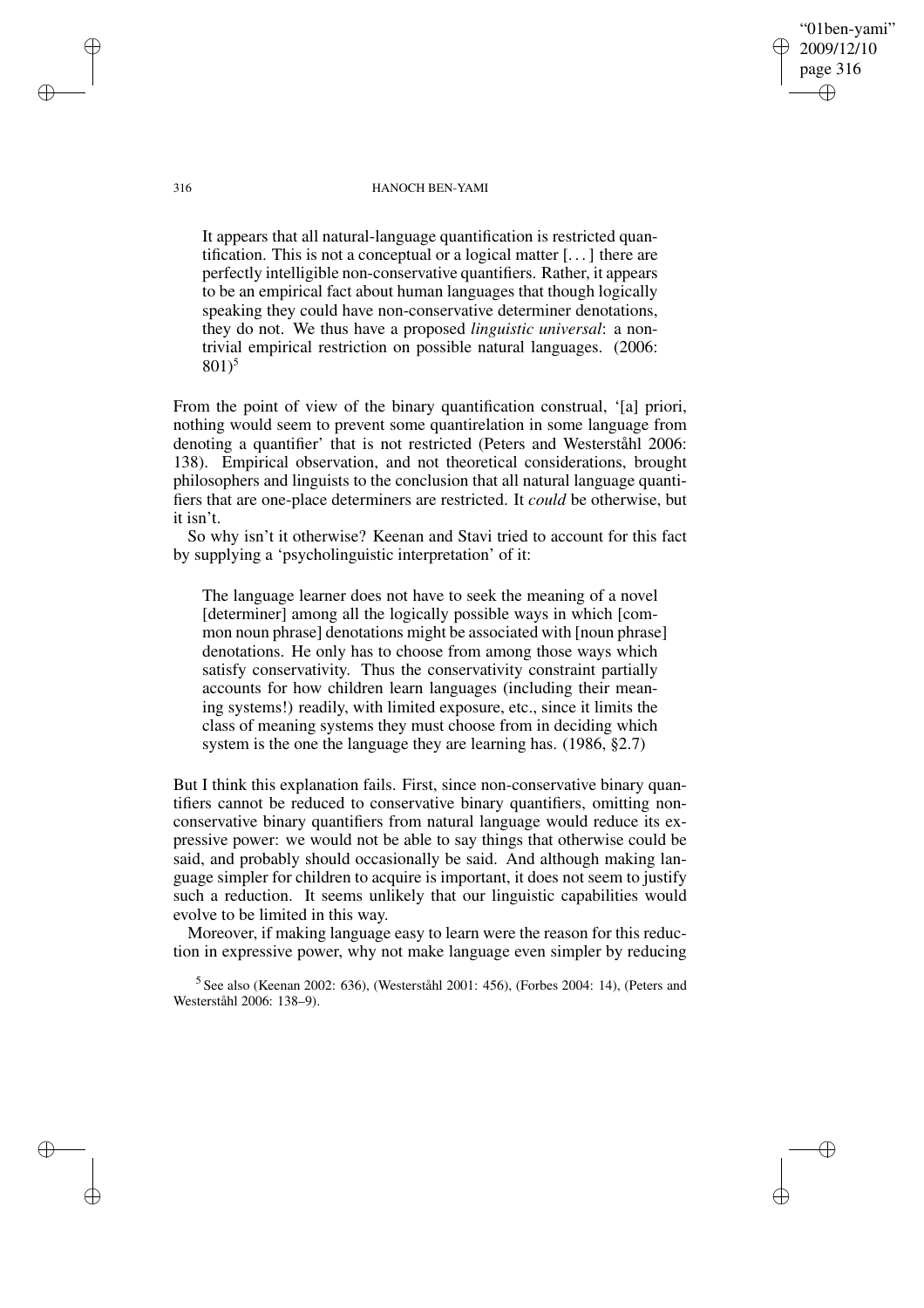#### GENERALIZED QUANTIFIERS, AND BEYOND 317

✐

✐

✐

✐

expressive power further still? Why stop at domain restriction? Keenan and Stavi note that if the set of one-place determiners is to be closed under Boolean operations, then if it contains all the determiners they classified as basic it has to contain all conservative determiners (ibid.: 292). But why should it contain all these so-called basic determiners? If more is not included among them, why should most be? Or, to look at the matter from the opposite direction, why shouldn't more be included among basic determiners? The set of so-called basic determiners seems arbitrary: Keenan and Stavi's explanation could equally well justify *any* set of determiners closed under Boolean operations, and it therefore justifies *none*.

Lastly, to facilitate learnability we may initially limit the set of quantifiers we use while teaching young children their language, and only later, after basic linguistic knowledge has been acquired, introduce the more demanding ones. In fact, children do learn the use of some quantifiers — 'an even number of', for instance, or 'infinitely many' — only after they had learned to use simpler ones; it seems they could as well learn the use of nonconservative quantifiers only at a later stage. Learnability constraints cannot explain why quantifiers that are one-place determiners are restricted.

Keenan has later realized perhaps some such difficulties with his 'psycholinguistic interpretation': this may account for the fact that in his publications from the last two decades he does not mention it, but instead suggests an alternative explanation, to which we now turn. In his 1996 paper he writes:

The combined effect of CONS and EXT, namely Domain Restriction, is a kind of "logical topicality" condition. It says in effect that the head noun determines the relevant universe for purposes of the statement we are concerned with. Worth noting here is that mathematical languages such as those used in Elementary Arithmetic, Euclidean Geometry or Set Theory are special purpose in that the range of things we can talk about is fixed in advance (numbers, points and lines, sets). But natural languages are general purpose — speakers use them to talk about anything they want, and common nouns in English provide the means to delimit "on line" what speakers talk about and quantify over.  $(p. 56)^6$ 

The picture this quotation draws is as follows. While we talk, the context determines a universe or domain of discourse. And then, when we use a common noun as an argument of a determiner, this common noun further

<sup>6</sup> Cf. (Keenan and Westerståhl 1997: 852).

"01ben-yami" 2009/12/10 page 317

✐

✐

✐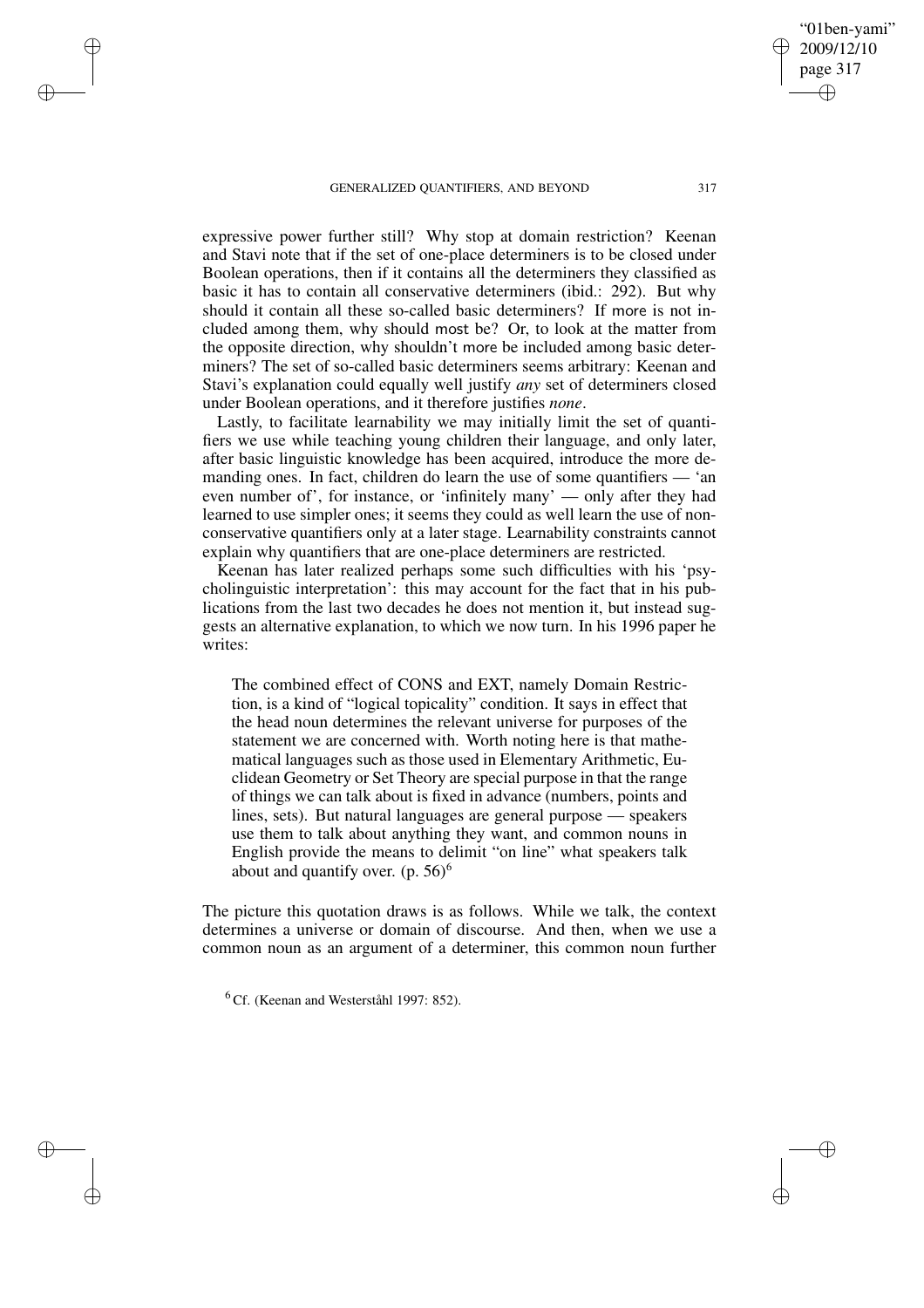✐

### 318 HANOCH BEN-YAMI

determines a sub-domain of discourse, about which we wish to say something.

Yet I think that this explanation, despite its initial appeal, is unsatisfactory. No doubt such a linguistic tool, as common nouns were claimed by Keenan (and Westerståhl) to be, should be useful. But there is no need for it to be *exclusive*. I.e., there is no reason why we could not have both (1) quantifier-words that would indicate that the common noun they bind into a noun-phrase is used in the limiting way described above; and *in addition* (2) quantifier-words that would not indicate any such restrictions natural language's analogues of 'more' and 'blik', for instance. Moreover, if the analysis of natural language quantifiers as generalized quantifiers were correct, then, as was said above, the exclusion of non-restricted quantifiers would limit the expressive power of language: restricted quantifiers are but a fraction of binary generalized quantifiers. And such limitation would be disadvantageous. So we should have quantifiers of both sorts: in this way, the functional role described by Keenan would not be lost, and we would also gain expressive power.

If CONS and EXT as constraints on determiners were a local phenomenon, characterizing only this or that natural language, then Keenan's explanation might perhaps be acceptable. But apparently, CONS and EXT characterize *all* natural languages. Such a universal diminution of expressive power therefore seems unlikely.

I am not acquainted with any other attempt in the literature to explain why, of all binary generalized quantifiers, only restricted ones are realized by one-place determiners in natural language. In fact, the recurring reference to observation, as the basis on which natural language quantifiers are deemed restricted, already suggests the lack of any adequate theoretical explanation.

I think this lack of an acceptable account is a serious fault. First, the failure to explain a non-trivial and puzzling semantic universal is obviously a significant weakness of the theory. Moreover, the criteria that have shown the analysis of natural language quantifiers by means of Frege's original unary quantifiers to be unsatisfactory apply in essence to the analysis of the former by means of binary quantifiers as well. In both cases we do not have correspondence between the classes of quantifiers in the logic theory and those in natural language. Let us see that.

Unary quantifiers had once been held to capture the semantics of universal and existential quantification in natural language, as well as of numerical quantification. But then it was noticed that they could not explain the semantics of 'most' and other proportionality quantifiers. The situation was consequently as follows: according to the theory, some natural language quantifiers that are one-place determiners corresponded to unary quantifiers,

✐

✐

✐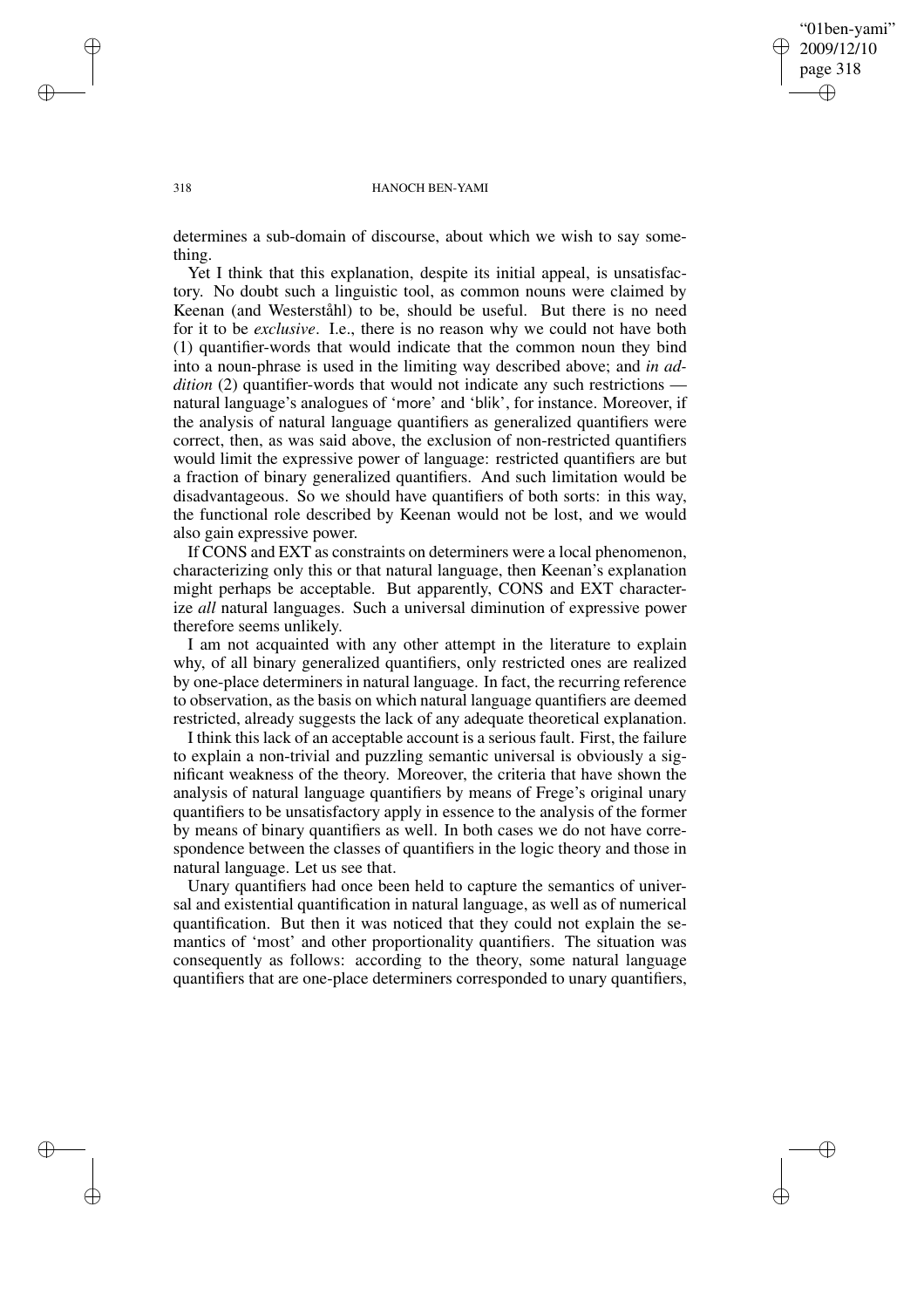### GENERALIZED QUANTIFIERS, AND BEYOND 319

✐

✐

✐

✐

some did not but required a different logical analysis. Philosophers and linguists alike deemed that unexplained mismatch implausible, as is attested by their later adoption of the binary analysis.

The state of affairs is analogous if quantifiers in natural language are analyzed as binary generalized quantifiers: according to the theory, some binary quantifiers correspond to natural language one-place determiners, while others (e.g. 'more') do not. We again have an unexplained mismatch between classes of quantifiers. Accordingly, if the mentioned lack of correspondence in the unary analysis case was deemed a serious problem for that analysis, then so it should be for the binary one.

The fact that this lack of explanation is indeed a significant difficulty for the binary quantifiers' analysis would be underscored by the availability of an explanation on a different analysis of quantification in natural language. We turn to such an analysis in our next section.

## 4. *Quantification with common nouns as plural referring expressions*

In this section I present an alternative analysis of quantification in natural language and explain why, according to this analysis, natural language quantifiers that are one-place determiners *have* to be "restricted". I shall also use it to explain a few other facts about natural language quantifiers, and the successes and failure of the generalized quantifiers approach. My presentation of this alternative analysis or system, however, will be rudimentary, for several reasons. First, a full development cannot be supplied within the bounds of a journal article; and this alternative system has been fully developed elsewhere.<sup>7</sup> Secondly, the primary purpose of this paper is to raise and discuss the issue of restricted quantification in natural language, and a detailed development of an alternative semantic system would distract attention from this issue. Still, as many readers would not be familiar with my system, I start with a concise presentation of its main ideas.

Frege thought that reference is always singular: a referring expression always refers to a *single* particular. This position has been accepted, usually unreflectively, by the great majority of later linguists and philosophers. In recent decades, however, the notion of *plural reference* has reappeared in

"01ben-yami" 2009/12/10 page 319

✐

✐

✐

 $7$ The alternative semantics, together with a deductive system, are developed in detail in (Ben-Yami 2004). In (Lanzet 2006) a formal system with model-theoretic semantics is constructed, on the basis of the semantics and deductive system of (Ben-Yami 2004); Lanzet proves there that this formal system is sound and complete, and that it contains, in a sense specified in his work, the first-order Predicate Calculus.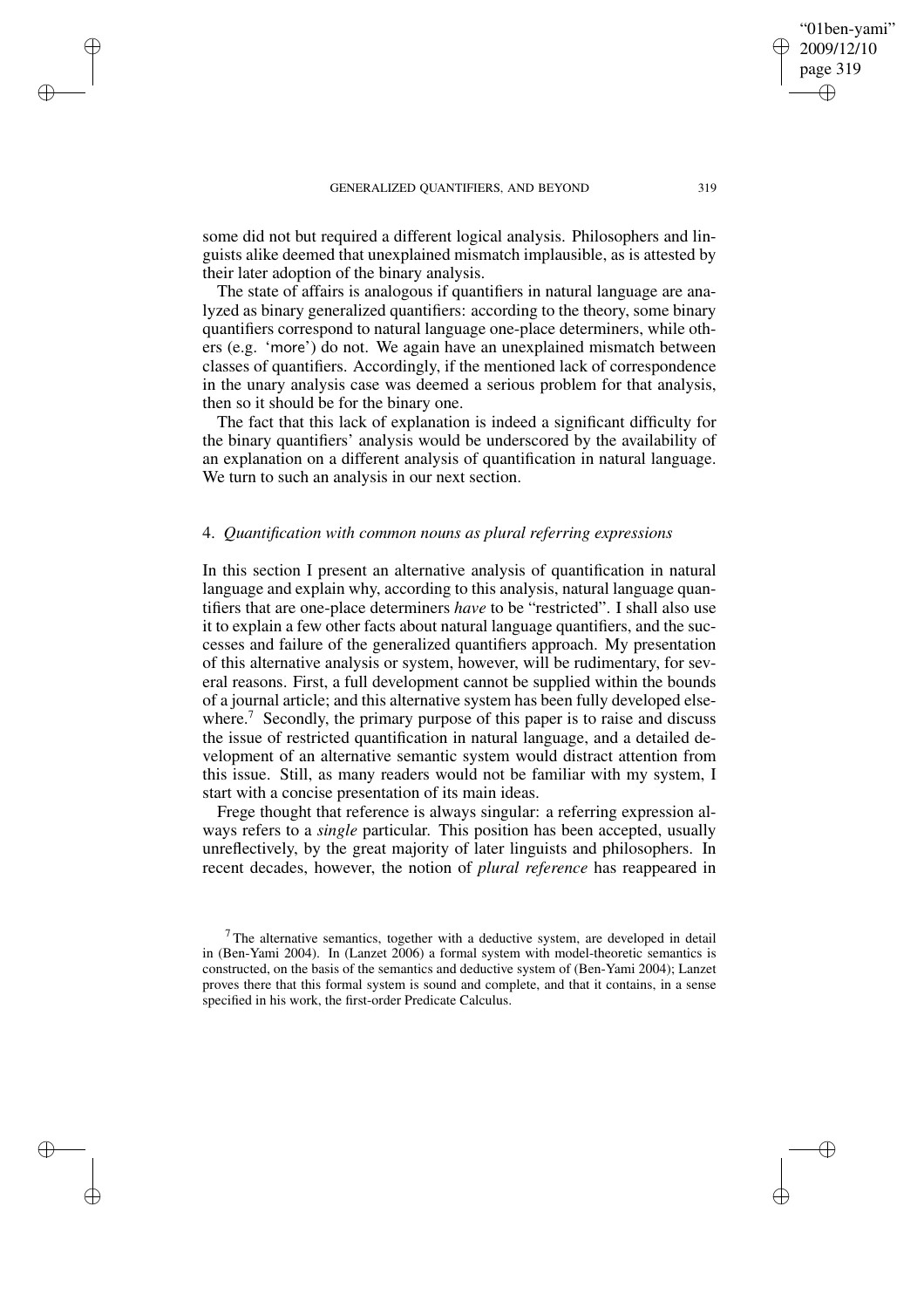"01ben-yami" 2009/12/10 page 320 ✐ ✐

✐

✐

### 320 HANOCH BEN-YAMI

the philosophical literature, and has recently gained much attention; I shall assume below familiarity with it.<sup>8</sup>

The plural referring phrases mentioned in contemporary philosophical literature are plural pronouns, plural demonstrative phrases, plural definite descriptions and conjunctions of referring expressions. I agree that these are often used as plural referring expressions. However, unlike most authors, I maintain that *common nouns as well* are often used as plural referring expressions.

Strawson (1950, 1952) and Geach (1962) are, to the best of my knowledge, the only philosophers in the analytic tradition who have held a similar position (yet see (Klima 1988)). Strawson's few remarks on the subject were, however, ambiguous. Geach, by contrast, has clearly claimed, in explicit contrast to Frege, that common nouns can function as plural referring expressions:

The defect in Frege's reasoning, it appears to me, was his unquestioned assumption that a name [. . .] cannot name more than one thing and that in consequence a general term is not a name but is essentially predicative. [. . .] So far from following Frege in the view that a word following [a quantifier] is thereby shown to be a word for a *Begriff* and not a logical subject standing for individual things, we shall hold that a general term in such a position has the role of a name, of a logical subject. (1962: 179)

Following Aquinas, Geach then maintained that the quantifier has 'the role of showing the way the predicate goes with the subject, *ordinem praedicati ad subjectum*' (ibid.: 180). As Geach wrote, 'Aquinas's naïve-seeming statement [. . .] is a philosophical thesis whose value becomes clear only through studying the various miscarrying attempts to set up an alternative thesis.' (ibid.: 188)

Although I depart from Geach in various points, my position below can be seen as an adaptation and extension of his position, which is in fact the old Aristotelian one: we both maintain, like Aristotle and unlike Frege, that not only singular terms, but general terms as well, can function as logical subject-terms. Common nouns, when used as logical subject-terms, are plural referring expressions, designating more than a single individual.

I shall now introduce my Geachean analysis of quantification, starting with a few words on the nature of quantification generally. To avoid irrelevant

 $8$  For recent developments, clarification and defense of the idea of plural reference see, for instance, (Ben-Yami 2004, Part I), (Yi 2005–6, Part I), (McKay 2006, Chaps. 1–2).

✐

✐

✐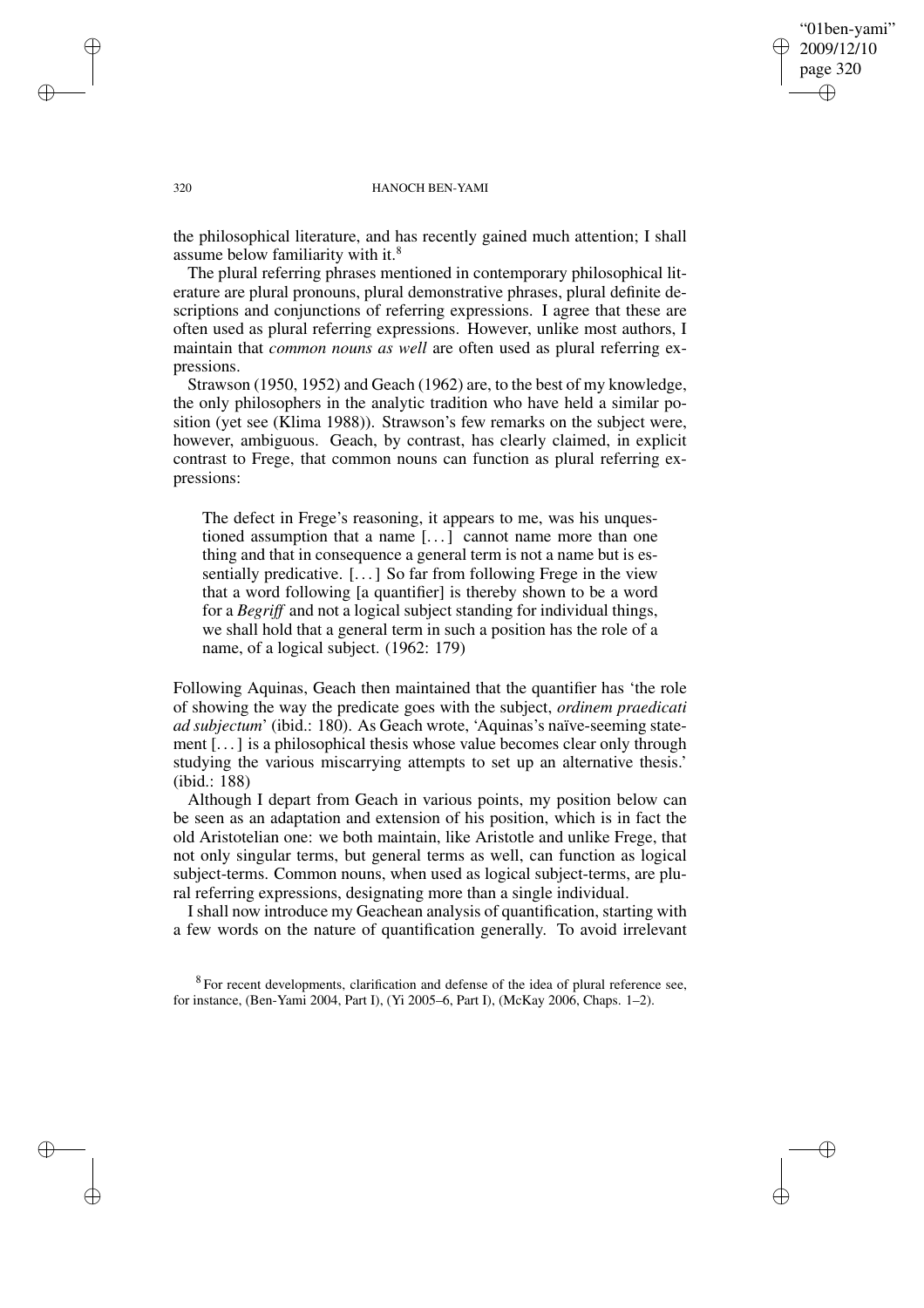✐

✐

✐

complications I limit the discussion to quantified subject-predicate sentences containing only one-place predicates.

What is involved in quantified assertions? We refer to a plurality and specify by means of a quantifier to how many items of this plurality a predicate applies. Let us first see how this is realized in natural language, according to my Geachean analysis. Consider for instance the sentence 'Some students have failed the exam'. 'Students', I claim, is here used as a plural referring expression, not as a predicate. In a specific use of this sentence, the term 'students' may refer, say, to my students in a specific course. Notice that it *does not* refer to *some* of these students, but to *all* of them. The quantifier 'some' then determines that the predicate 'failed the exam' should apply to some of the students referred to.

Let us generalize this account. In a sentence of the form  $q S$  are P', where 'S' is a common noun, 'S' is used to refer to a plurality, and the quantifier  $q'$  determines to how many items of this plurality the predicate 'P' should apply. (Mutatis mutandis if 'S' is a definite noun phrase  $-$  e.g., 'these students', 'my children' — and the sentence is then of the form 'q of  $S$  are  $P'$ .)

Notice that I did not mention any universe or domain of discourse in my explanation. This is not due to any lack of rigor. *Natural language has no domain of discourse*, in the technical sense in which this term is used in predicate logic semantics. The plurality over which we quantify is determined by the plural referring expression we use. No plurality in the form of a domain of discourse is required for any semantic reason. Different plural referring expressions can specify different pluralities, without any recourse to the mediation of a discourse domain.

By contrast to natural language, the predicate calculus has no plural referring expressions. The plurality over which we quantify cannot therefore be determined by any expression in the calculus sentence. Consequently, this plurality has to be *presupposed* by the quantified construction. And different sentences cannot specify different pluralities. In the predicate calculus, a plurality, which is unspecified by the sentence, is introduced by presupposing a domain of discourse — a semantic constituent that has no parallel in natural language.<sup>9</sup>

Let us now try to explain why natural language has, according to my Geachean analysis, the quantifiers it actually has. When one utters a sentence of the form 'q S are P', one determines by means of 'S' a plurality about which something is being said. Now this plurality can be divided into

"01ben-yami" 2009/12/10 page 321

✐

✐

✐

 $9$  It might be thought that the predicate calculus on its many-sorted logic version both has plural referring expressions and at least approximately fits my analysis above of quantification in natural language. For a comparison and contrast of my approach with many-sorted logic, see (Lanzet and Ben-Yami 2004, §4).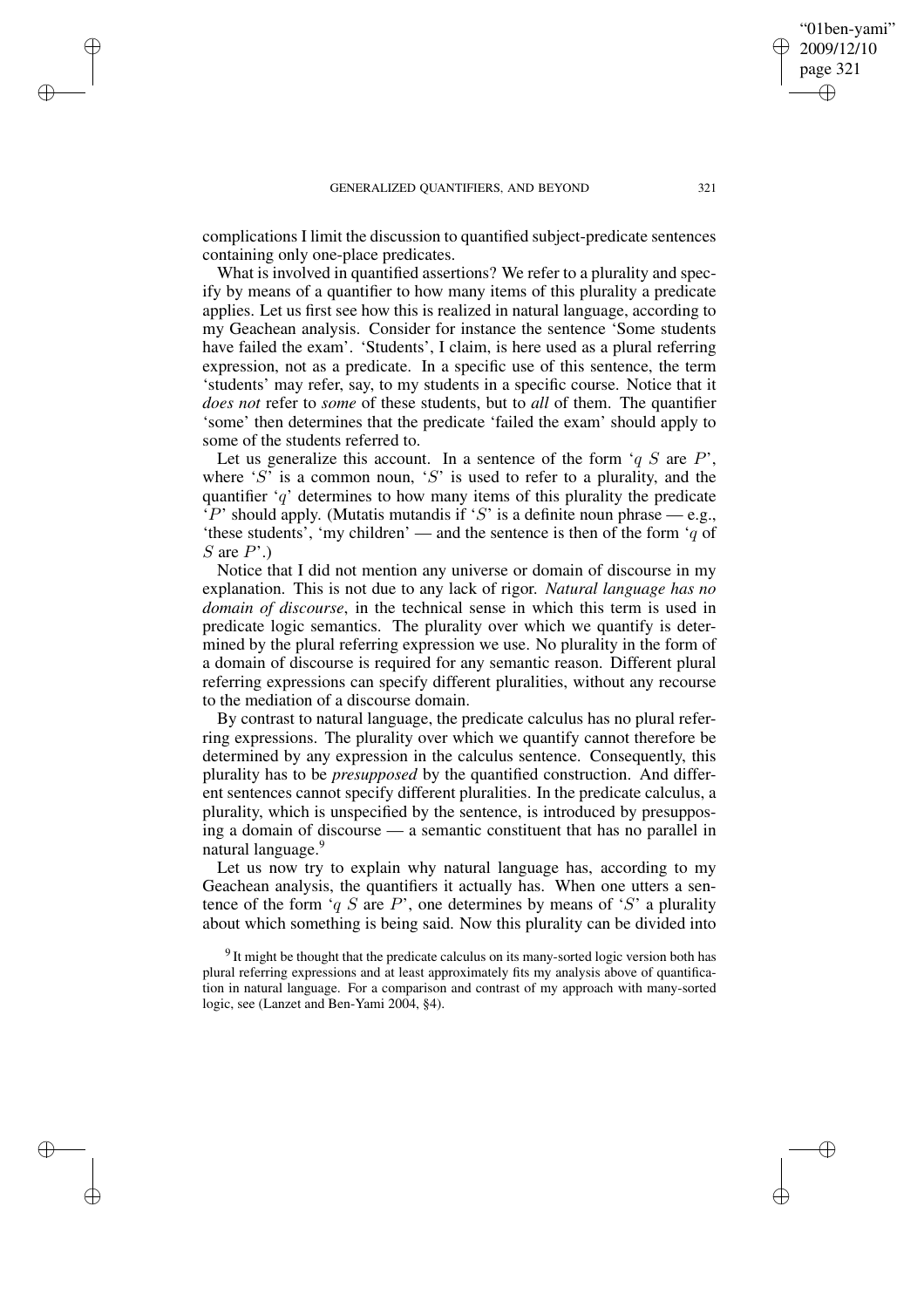✐

### 322 HANOCH BEN-YAMI

two sub-pluralities (one of which may be empty): those that are both S and P, and those that are S but not P. Apart from the particulars referred to by means of  $S'$ , no other particulars have been mentioned in the sentence or presupposed to exist in any domain of discourse, so this division of the particulars referred to is exhaustive. See Figure 3; notice also that by contrast to the earlier figures, this time we did not draw an additional domain of discourse:





The quantified sentence can now make a claim either about the quantity of the items in the first sub-plurality (the S's that are P, the *intersective* quantifiers), or about their quantity in the second (S's that are not P, the *cointersective*), or about the relation between these quantities (*proportionality*). However, since no particulars that are not  $S$  are specified by the sentence 'q S are P', no claim *can* be made by such a sentence about particulars that are not  $S$ ; more specifically, no claim can be made (1) about particulars that are P but not S, or (2) about particulars that are neither S nor P. Consequently, no quantifier such as more or blik *can* be introduced as a one-place determiner. Quantifiers that are one-place determiners are therefore *necessarily* restricted: they simply have no particulars but the S's over which they could quantify.

We see that a claim that was a *contingent* result of *empirical observation* according to the analysis of natural language quantifiers as generalized quantifiers — a result it failed to explain — is a *necessary conceptual consequence* of my Geachean analysis. My analysis derives this universal of natural languages a priori. This result was first noted by Klima (1988: 69).

Moreover, we can understand why comparative quantifiers are *two*-place determiners. We use comparative quantification to make claims about relative quantities of *two* pluralities. When we say, for instance, 'More boys

✐

✐

✐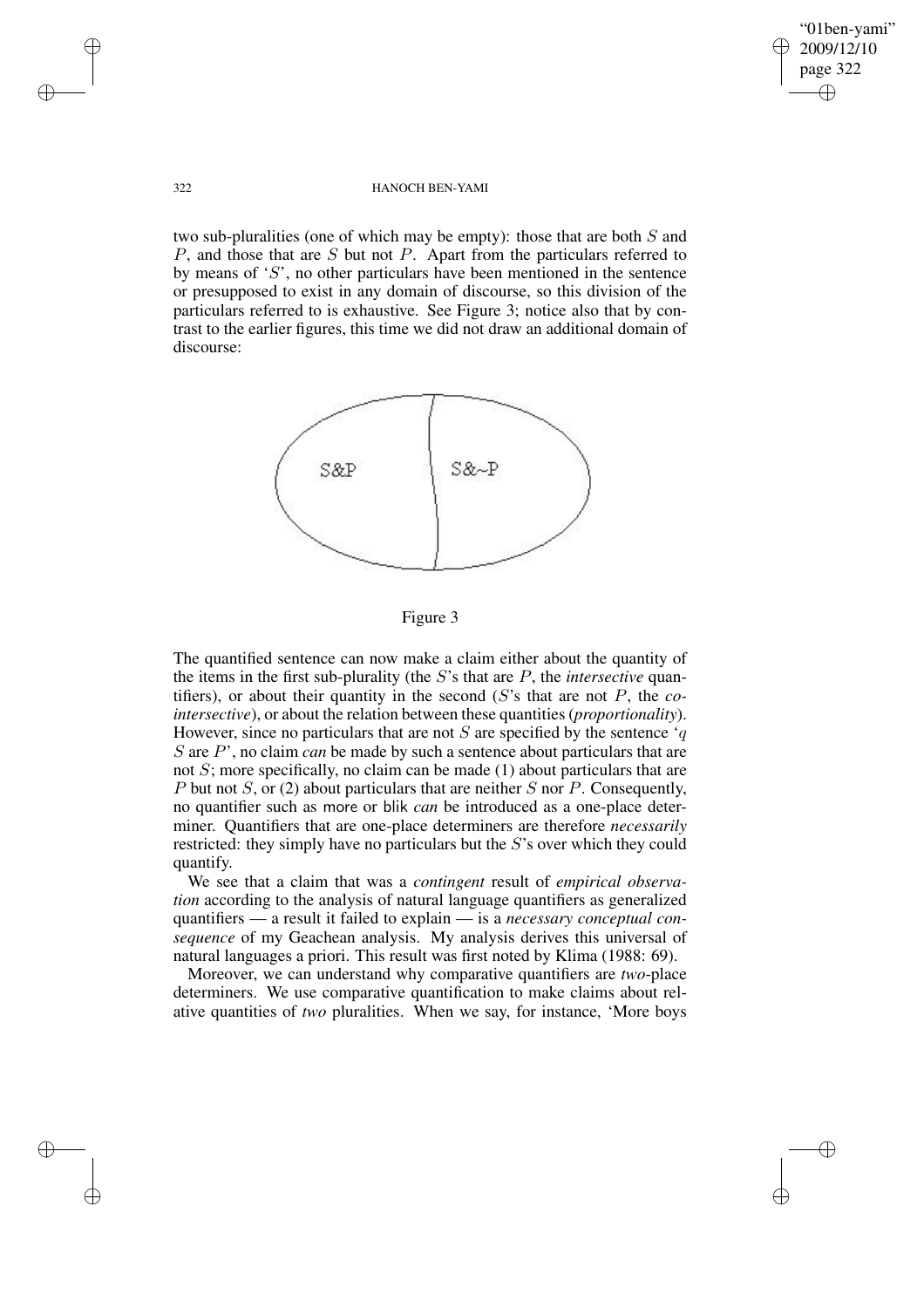✐

✐

✐

2009/12/10 page 323 ✐ ✐

✐

✐

"01ben-yami"

than girls came to the party', we refer to two pluralities: on the one hand, the boys, on the other, the girls; and we compare the relative quantities of those of the two pluralities to which the predicate 'came to the party' applies. We therefore *have* to apply the comparative quantifier to two referring expressions, and it therefore *has* to combine syntactically with two referring expressions. Comparative quantifiers could not be one-place determiners, binary generalized quantifiers approach notwithstanding, but they have to be two-place determiners.

Lastly, it is clear why natural language has no quantifier that does not obey Extension — either one-place determiner or not — such as blik. Suppose we had a sentence of the form 'blik  $S$  are  $P$ '. blik essentially depends on the quantity of particulars in the *domain of discourse* that are not S or P. But if there is no domain of discourse, then no such quantifier is possible.

On the other hand, the greater success of the analysis of natural language quantification by means of binary generalized quantifiers, compared to that by means of unary ones, is also explainable by means of the alternative Geachean analysis. The fact that the binary generalized quantifier-symbol operates on *two* predicates, makes it possible to use the first predicate as a distorted referring expression and only the second one as really a predicate. In this way the quantifiers of natural language that are one-place determiners can be translated into the modified calculus.

This alternative analysis can also explain the *failure* of the generalized quantifiers approach. The general structure of a basic sentence with the binary quantifier 'q' is 'q  $x(Sx, Px)$ '. This sentence therefore circumscribes *four* areas in the domain of discourse (see Figure 4).

Accordingly, if natural language quantifiers that are one-place determiners were binary generalized quantifiers, then any fact about the quantities in one or more of the four areas circumscribed above could be represented by some such quantifier. For instance, the quantities in  $S\&\neg P$  and  $(\neg S)\&P$ could be compared; i.e., one-place determiners could be comparatives quantifiers. The binary generalized quantifiers approach cannot explain why only the *first* predicate in the sentence ' $q S$  are  $\overline{P}$ ', a sentence which according to it is equivalent to 'q  $x(Sx, Px)$ ', should be used as a referring expression; from its point of view, both predicates can be used in the same way. The binary generalized quantifiers approach cannot therefore explain why only restricted quantifiers are realized by one-place determiners in natural language.

But can't one raise against my Geachean analysis a criticism analogous to the one I raised against the generalized quantifiers analysis? I claimed that according to the latter, the fact that quantifiers are conservative is unexplained — a brute fact, so to say. But then, the fact that, according to the Geachean analysis, the subject-term in quantified sentences is used as a plural referring expression is equally unexplained: why should *any* term be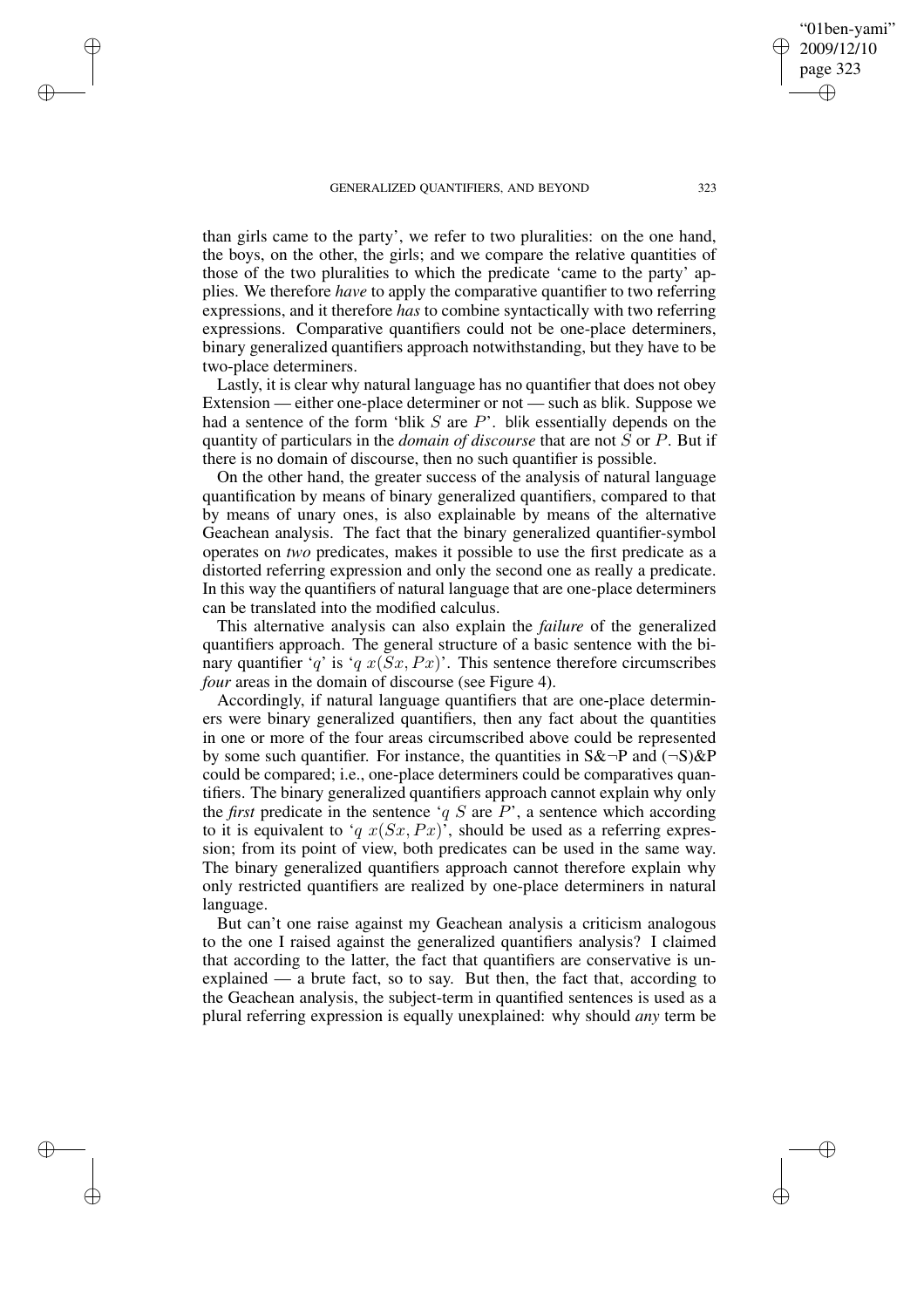✐

### 324 HANOCH BEN-YAMI



## Figure 4

used as such? Why shouldn't *both* subject and predicate be used this way? Why should it be the subject-term, and not the predicate? On *any* analysis, so would this criticism continue, we eventually get to brute facts; perhaps I have displaced the unexplained, but I did not eliminate it.

This criticism relies on a misunderstanding of the nature of quantified assertions. Any quantified assertion makes a claim about quantities of a certain plurality. Now since Fregean logic did not have plural subjects, which are needed to determine a plurality, it had to introduce the plurality needed for quantified assertions as a plurality *unspecified* by the sentence — a domain of discourse (the universe, in Frege's own case). However, once we acknowledge plural referring expressions, it is obvious that an expression specifying the plurality should be included in a quantified assertion (apart from some special, 'elliptic' cases, as in the second contribution to the following exchange: 'Have all students arrived?' – 'No. Some are missing.'). So a quantified assertion should of course contain a plural referring expression. In addition, if any claim is to be made about quantities of this plurality, it should contain a predicate as well; so not *both* terms in 'q S are P' could be used as plural referring expressions or logical subject-terms. Lastly, since we call 'subject-term' the term occupying the grammatical position usually responsible for the referential function, it is analytic that the grammatical subject-term, and not the grammatical predicate, is the term specifying the plurality.

✐

✐

✐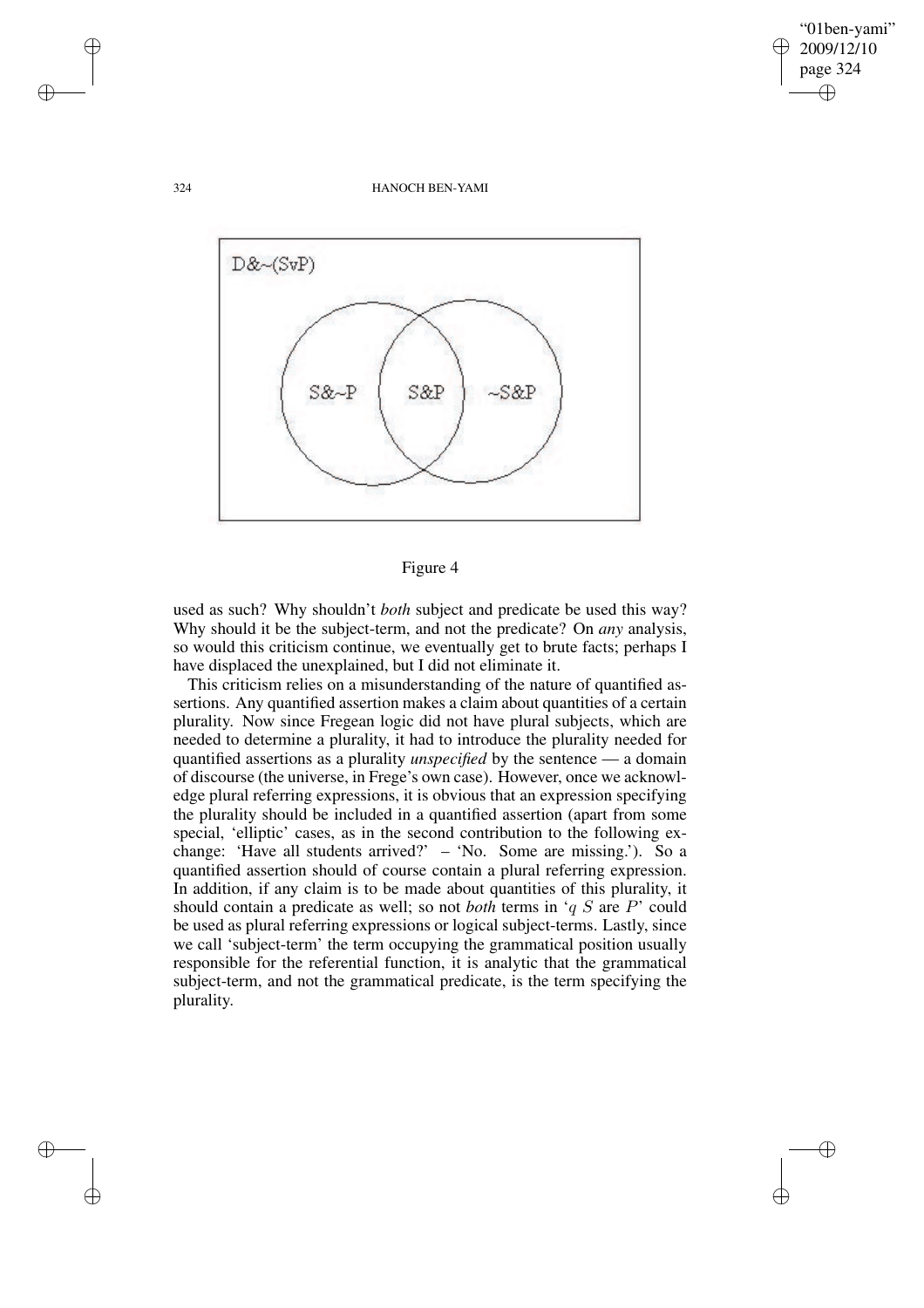✐

✐

✐

That is, an analysis of the nature of quantified assertions justifies the Geachean analysis; and, together with the observation that Fregean logic lacks plural referring expressions, it explains the weaknesses of the generalized quantifiers approach.

We have seen that the Geachean analysis of common nouns in subject position as plural referring expressions or logical subject-terms can explain various facts about natural language quantification better than can their analysis as logical predicates and of natural language quantifiers as generalized quantifiers. Moreover, the mentioned successes and failure of the latter analysis can also be explained by this alternative Geachean approach. This of course supports the Geachean analysis; but it also corroborates our claim in the previous section, that the failure of the binary generalized quantifiers approach to explain what is according to it an empirical fact of human languages, namely, that natural language quantifiers are all restricted, is a serious flaw in the theory.

> Central European University Budapest E-mail: benyamih@ceu.hu

## **REFERENCES**

- Ben-Yami, Hanoch 2004: *Logic & Natural Language: On Plural Reference and Its Semantic and Logical Significance*, Ashgate, Aldershot. Revised and updating version at http://web.ceu.hu/phil/benyami/ L&NL-Rvsd/L&NL-Rvsd.html.
- Forbes, Graeme 2004: 'Depiction Verbs and the Definiteness Effect', in Behounek, L. (ed.), *The Logica Yearbook 2003*, Filosofia, Prague: 11–19.
- Frege, Gottlob 1879: *Begriffsschrift: Eine der Arithmetischen nachgebildete Formelsprache des reinen Denkens*, Louis Nebert, Halle A/S.
- Geach, P.T. 1962: *Reference and Generality: An Examination of Some Medieval and Modern Theories*, emended edition 1968, Cornell University Press.
- Glanzberg, Michael 2006: 'Quantifiers', in Lepore, E. and Smith, B.C. (eds.), *The Oxford Book of Philosophy of Language*, Oxford University Press: 794–821.
- Keenan, Edward 1996: 'The Semantics of Determiners', in Lappin, S. (ed.), *The Handbook of Contemporary Semantic Theory*, Blackwell, Oxford: 41–63.
- Keenan, Edward 2002: 'Some Properties of Natural Language Quantifiers: Generalized Quantifier Theory', *Linguistics and Philosophy* 25: 627– 54.

"01ben-yami" 2009/12/10 page 325

✐

✐

✐